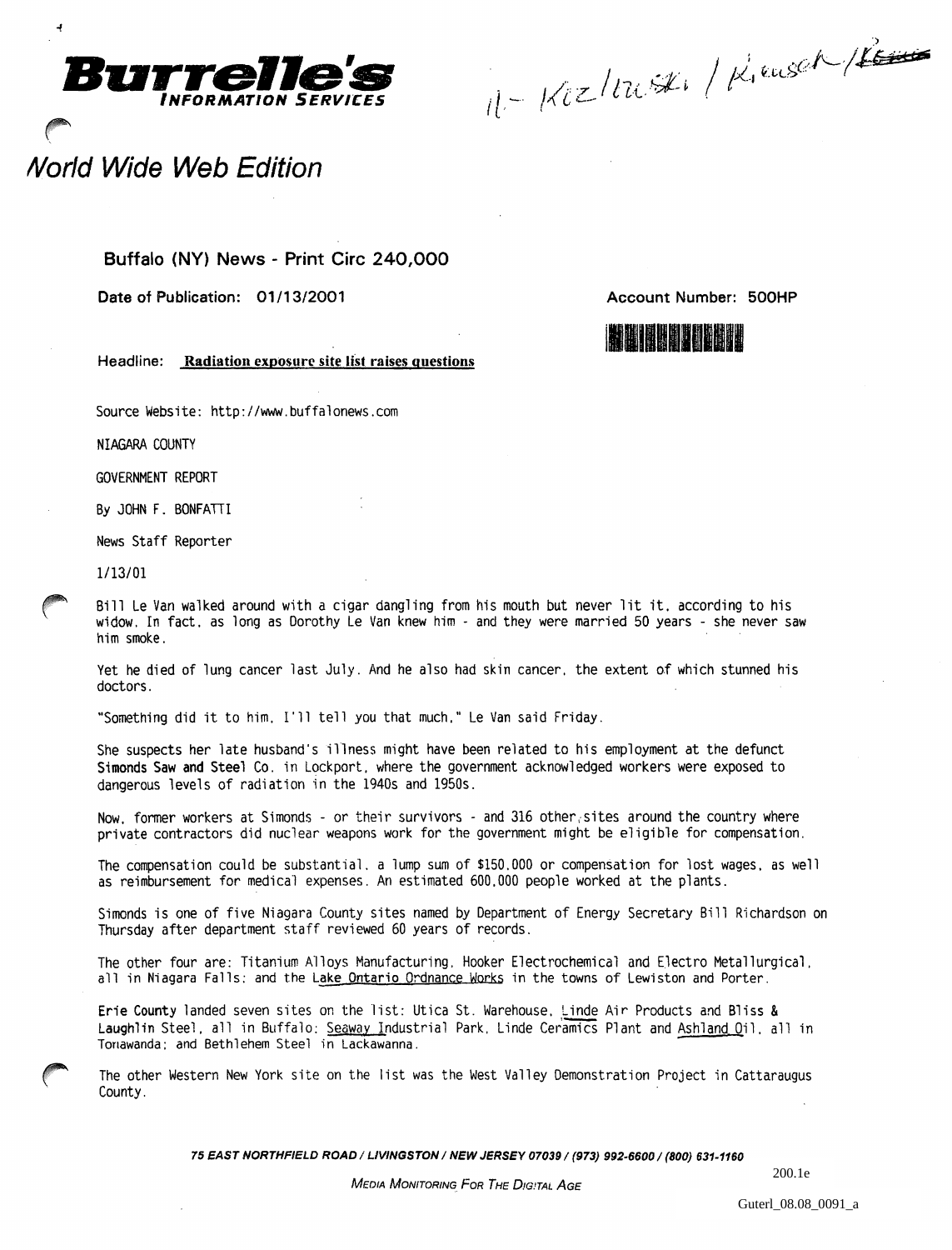

## **World Wide Web Edition**

Several former Simonds workers or their survivors contacted Friday said they weren't sure whether they would start the process of seeking compensation.

"I really don't know." said Claude Bullard. 73. who worked at Simonds from 1948 until 1982. Bullard said he and some of his children may have medical conditions related to radiation. although he didn't provide specific details. "I'm going to collect as much information as I can."

Burton Stamp Sr., 67, of Medina, said he had asthma before he started working for Simonds in 1953 but wonders whether sucking up radioactive dust might have exacerbated his condition.

He indicated that he wouldn't pursue the compensation. but he said he knew "a lot of guys that worked on the mill (who) just passed away this past year around Thanksgiving."

Ed Cook said he worked in the 16-inch bar mill where radioactive uranium and thorium were milled for the government after World War II. He's 85. has shortness of breath and has trouble walking.

He believes those problems are more a function of age than his previous employment. although "I know there are a group of people who claim they are affected by it.

One former Simonds worker who said he will pursue compensation is Paul Stoddard. 65. of Gasport.

Stoddard said he's had a couple of lumps removed from his body. although doctors told him they were noncancerous. "I'm going to go after them." he said. "I think I deserve something."

Stoddard said he's upset because he was never told that the material he was working on was dangerous. "They just said everything was all right." he said.

Le Van said she's not sure what she will do. She can't clearly recall when her husband worked for Simonds and where he worked in the plant.

That's not necessarily a problem. according to Pete Turcic of the U.S. Department of Labor. which will administer the compensation program.

Turcic said those·who believe they may be eligible should call a toll- free number. (877) 447-9756. and they will be interviewed by staff in the Department of Energy's Worker Advocacy Office.

Department of Energy spokesman Jeff Sherwood asked callers to be patient. "The hotlines are overwhelmed." he said.

Workers will search government records to determine when and where a potentially affected worker was employed.

"If they needed to have a dose reconstructed. the Department of Health and Human Services is developing a procedure to reconstruct those doses." he said. "Based on that dosage. a determination would be made as to whether that cancer was likely caused by radiation exposure. and the Department of Labor would make a determination on benefits."

It will be at least until July before claims begin to be processed. Turcic said.

Dan Guttman. a Washington lawyer who headed up the President's Advisory Committee on Human Radiation Activities. said the framework and procedures for filing claims are still being worked out.

"The money should be there if you're sick." he said. "There is an administrative lag because there is